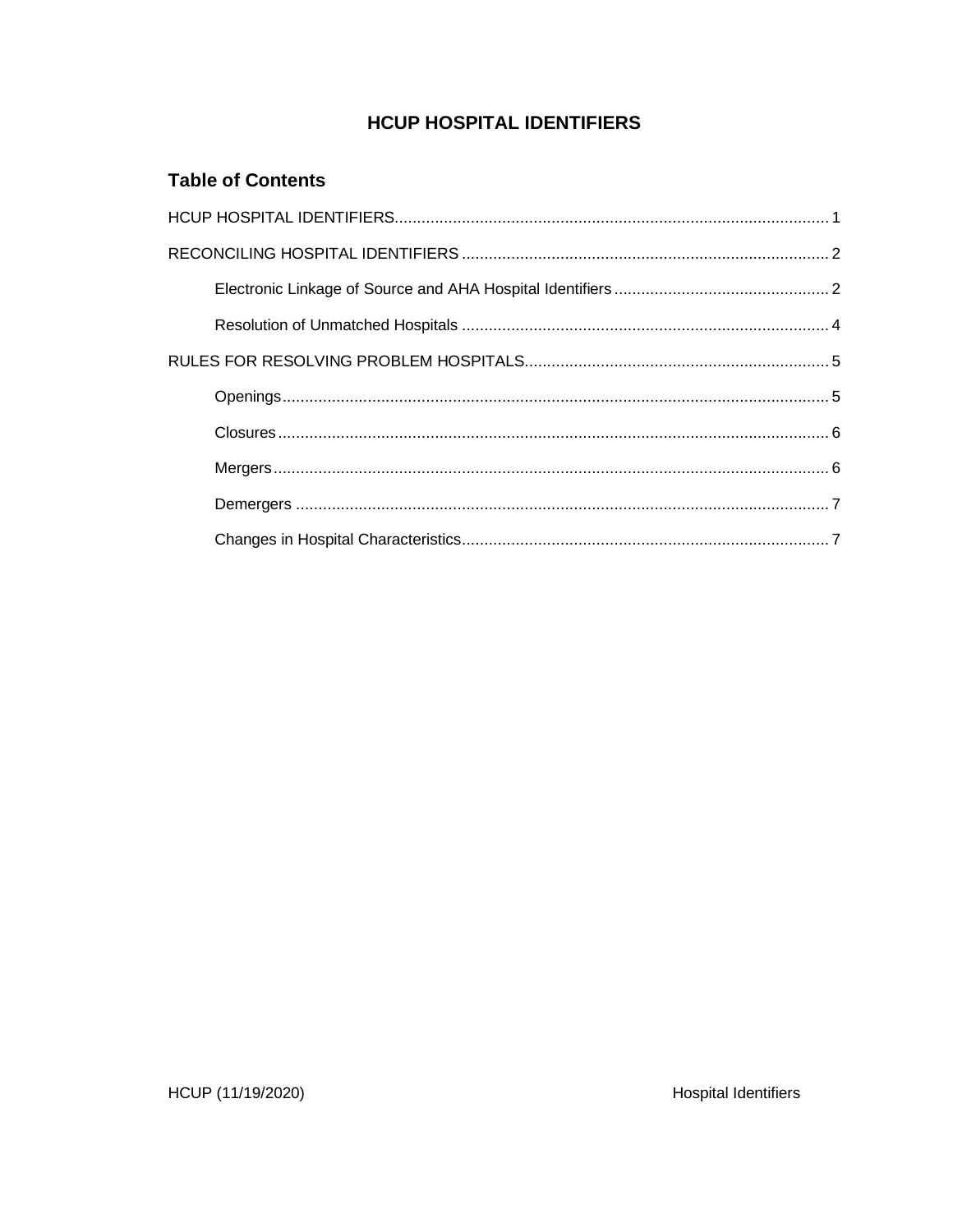# **Table of Tables**

| Table 2. Example of Different Source Identifiers Mapped to One AHA Identifier 4 |  |
|---------------------------------------------------------------------------------|--|
|                                                                                 |  |
|                                                                                 |  |
|                                                                                 |  |
|                                                                                 |  |
|                                                                                 |  |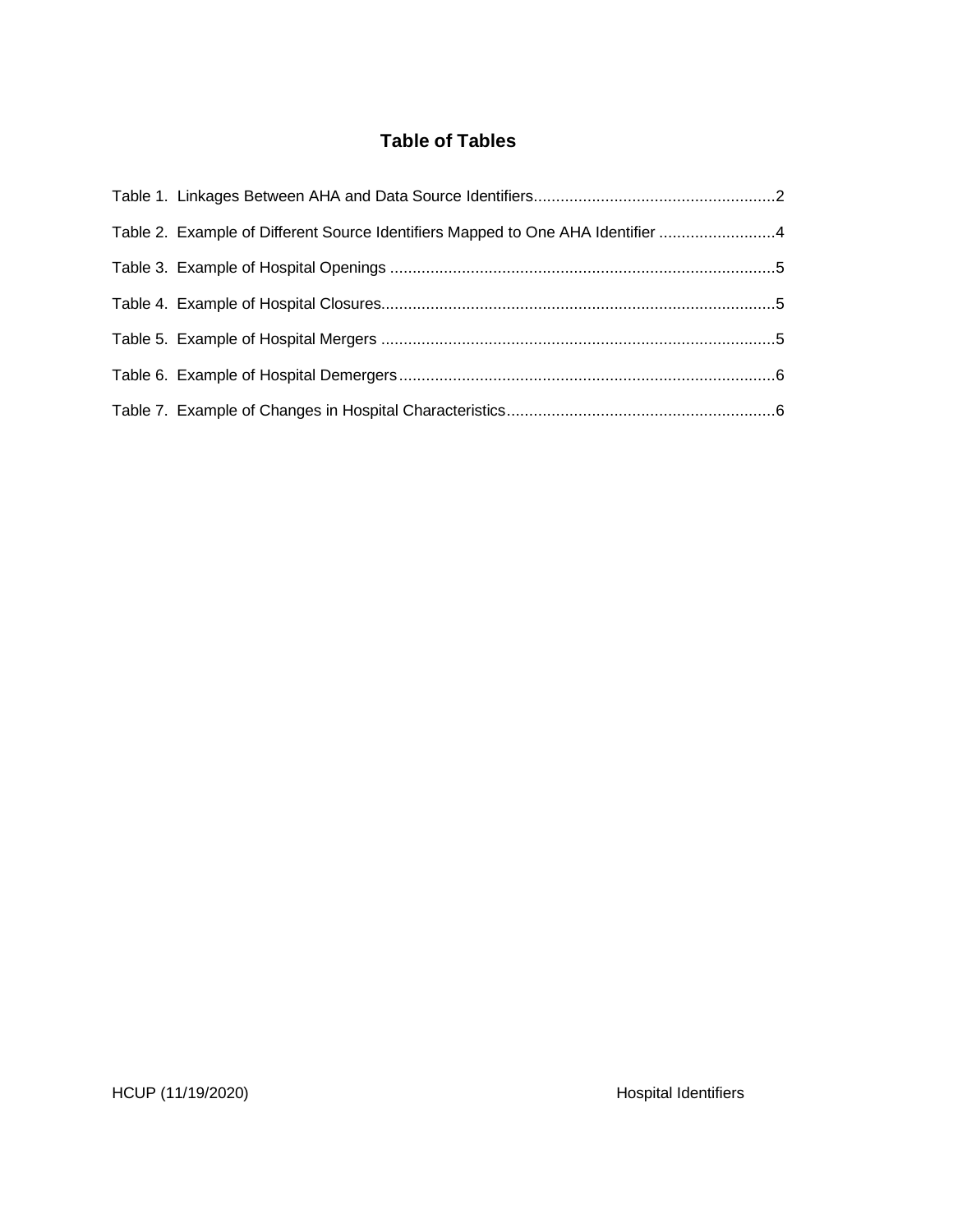### **HCUP HOSPITAL IDENTIFIERS**

This document describes the different hospital identifiers included in the Healthcare Cost and Utilization Project (HCUP) databases and the process used to reconcile the hospital identification used by the HCUP Partner organizations and the American Hospital Association (AHA).

### HCUP State Databases

The HCUP Partners determine which hospital identifiers, if any, may be released on the HCUP State Inpatient Databases (SID), State Emergency Department Databases (SEDD), and State Ambulatory Surgery and Services Databases (SASD). Up to three hospital identifiers are included in the HCUP databases:

- The HCUP Partners own number scheme for identifying hospitals and facilities (HCUP data element: DSHOSPID),
- The hospital identifier used by the AHA (HCUP data element: AHAID or IDNUMBER), and
- A unique HCUP hospital identifier (HCUP data element: HOSPID).

### HCUP Nationwide Databases

Hospital identifiers vary depending on the nationwide database and the year:

- The National Inpatient Sample (NIS) and the Kids' Inpatient Sample (KID), beginning in 2012, include a unique HCUP hospital identifier, HOSP\_NIS or HOSP\_KID, respectively. These hospital identification numbers are reassigned each year. Therefore, it is not possible to link the NIS or KID to other HCUP or external databases or to track the same hospital across years. The use of these hospital pseudo-identifiers helps protect identities while preserving the analyst's ability to estimate hospital-level variation.
	- $\circ$  Prior to 2012, the NIS and KID contained the unique HCUP hospital identifier, HOSPID. The HOSPID could be used to link to other HCUP databases. The HOSPID could also be used to track the same hospital across years.
- The Nationwide Readmissions Database (NRD) contains HOSP\_NRD for all years. This is similar to HOSP\_NIS and HOSP\_KID where the hospital identification numbers are reassigned each year Therefore, it is not possible to link to other HCUP or external databases or to track the same hospital across years.
- The Nationwide Ambulatory Surgery Sample (NASS) contains HOSP\_NASS for all years. This is similar to HOSP\_NIS and HOSP\_KID where the hospital identification numbers are reassigned each year. Therefore, it is not possible to link to other HCUP or external databases or to track the same hospital across years.
- The Nationwide Emergency Department Sample (NEDS) contains HOSP\_ED for all years. HOSP\_ED identifies ED records that are associated with the same hospital-owned ED. It does not link to other HCUP databases or external databases. However, it can be used to identify the same hospital across years. Once a HOSP\_ED value is assigned to an emergency department, the same value is retained each year.

Once the data source's identification of the hospital is reconciled with the identification of the hospital in the AHA, data from the AHA Annual Survey are used to: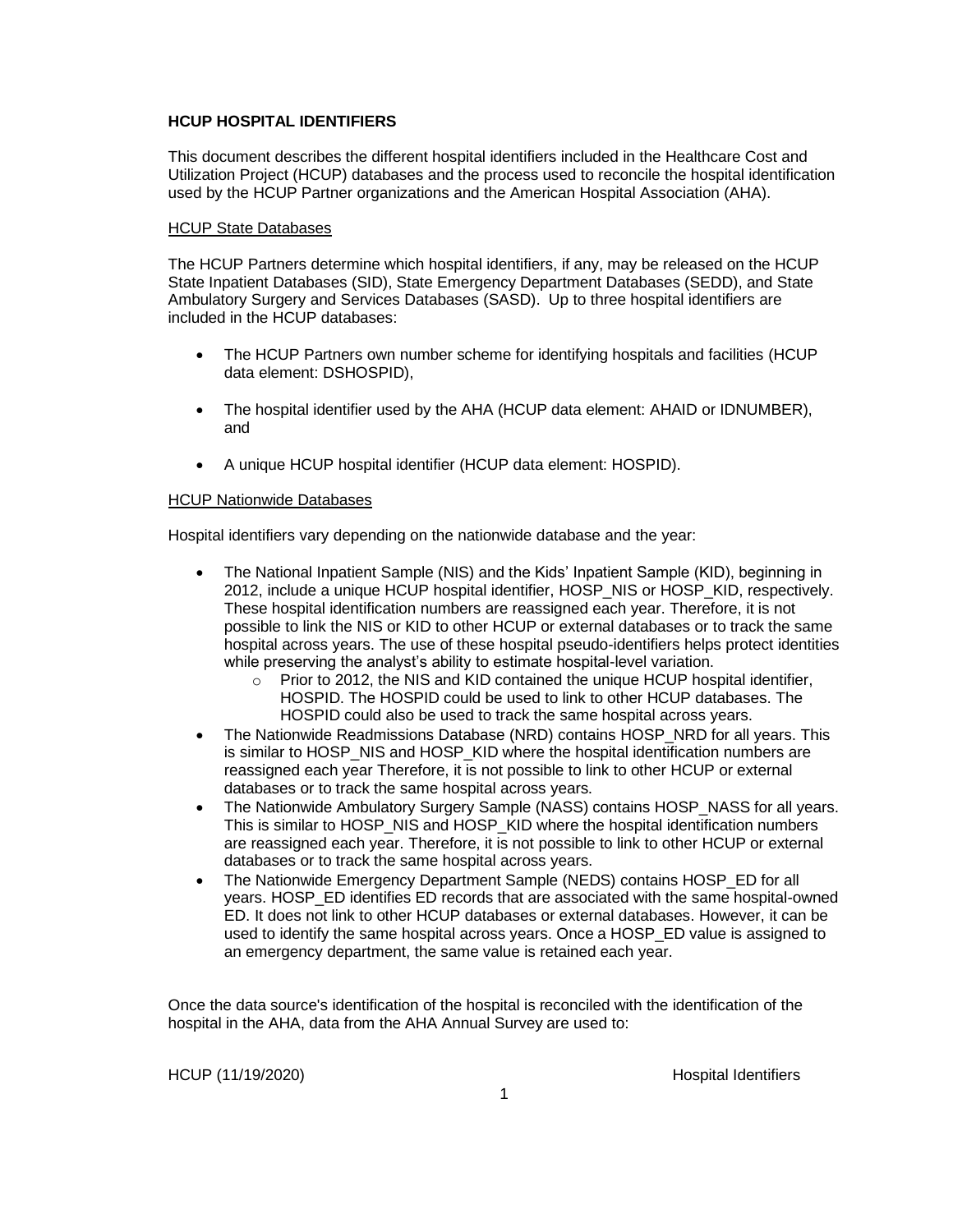- Identify facilities that are defined by the AHA as "community hospitals;"
- Identify community hospitals listed in the AHA Annual Survey for which no inpatient data were supplied by the data source for the SID.
- Classify each community hospital into a stratum for sampling for the HCUP nationwide databases;
- Add information about the hospital to the nationwide and State databases
	- $\circ$  For State databases that allow hospital identifiers to be released, a AHA Linkage File is available. This file contains a small number of data elements that allow researchers to link the HCUP State databases to the AHA Annual Survey (which must be purchased separately) to supplement the HCUP State databases with hospital characteristics. Users can merge the data elements of interest from the AHA Annual Survey Databases to the HCUP AHA Linkage Files using AHAID, and then subsequently link to the HCUP State databases by using DSHOSPID.
	- $\circ$  For the nationwide databases, limited hospital characteristics are available on the files. These include census division and region of the hospital, urban-rural designation, teaching status, bed size, control/ownership of the hospital, and trauma center level (NEDS only).
		- Prior to 2012, HOSPID could be used to link the NIS or the KID to the AHA Annual Survey to supplement with additional hospital information (such as its county FIPS code). This is not possible starting in data year 2012.

**Note:** Generally, AHA identifiers can be determined for community and non-community hospitals that are registered with the AHA. AHA identifiers are not available for non-hospital-owned ambulatory surgery centers.

## **RECONCILING HOSPITAL IDENTIFIERS**

The goal is to identify an appropriate AHA hospital identifier for each source hospital in a given year.

To begin, relevant data elements are extracted from State data and from the AHA data for each year. The two elements extracted from the State data are:

- the source-specific hospital identifier (DSHOSPID), and
- a count of the hospital's inpatient records for each quarter and for the year in the State Inpatient Databases (SID).

## **Linkage of Source and AHA Hospital Identifiers**

First, the hospital identifiers used by the data source (herein referred to as DSHOSPID) are linked to the relevant data elements extracted from the AHA Annual Survey of Hospitals data. AHA identifiers include all hospitals in the state, not just the community hospitals.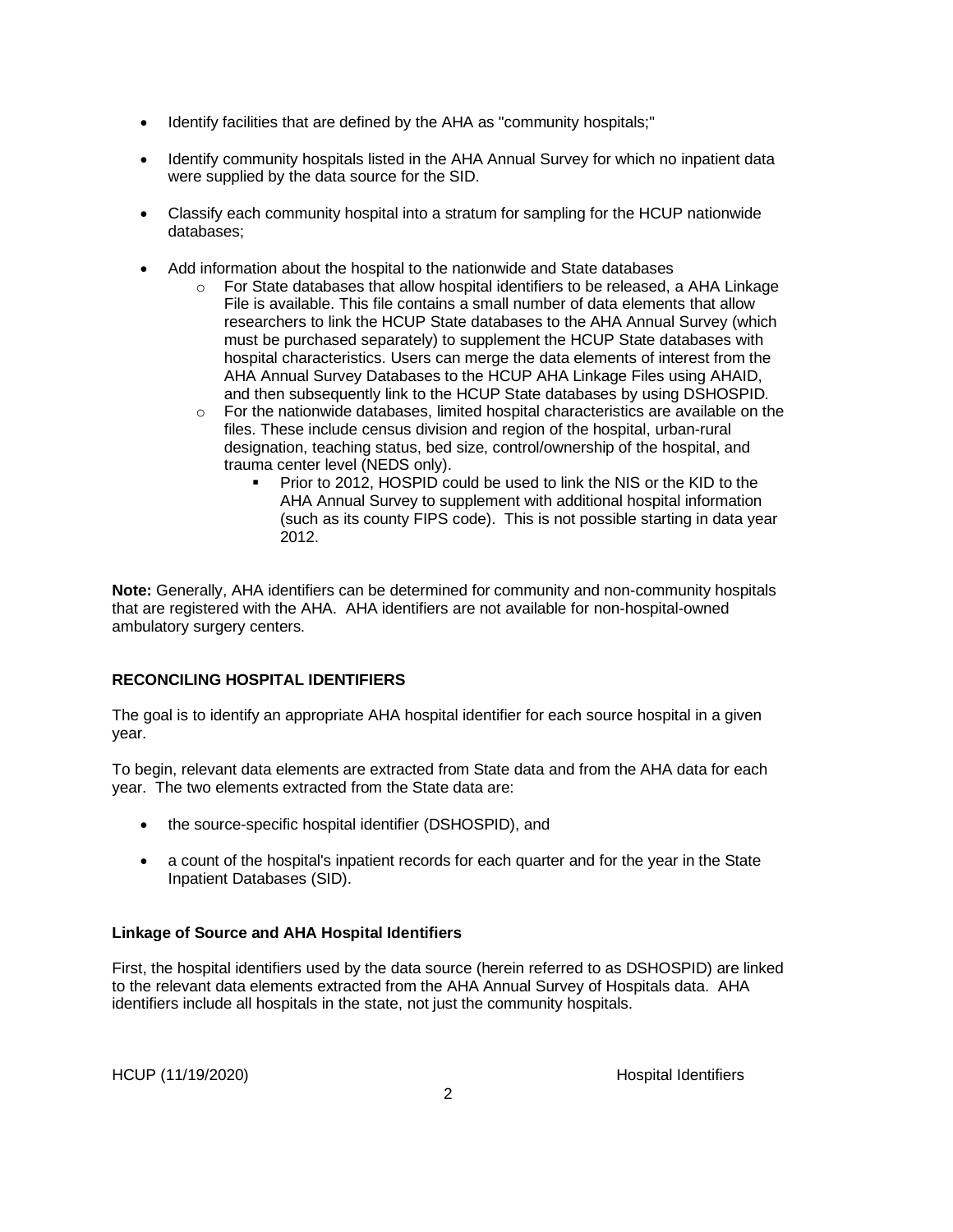A SAS merge step is used to link the DSHOSPIDs to AHA identifiers. The specific variables used in the merge depend on the information provided by the data source. In order of preference, these variables are:

- hospital name, city, and zip code;
- hospital name; or
- any other unique variable that is available, e.g., Medicare provider number.

The AHA and the data source often use different methods to represent components of a hospital's name (e.g., "Community General Hospital" may be represented as "Community General Hosp" by the AHA and as "Community Gen Hosp" by the data source). Hence, before the SAS merge, the AHA and the source's hospital names are transformed into a uniform link variable, which imposes similar methods of abbreviations, lowercase and uppercase letters, and different characters. This effectively reduces the number of non-merges that occur simply because of different methods of representing the hospital name's components.

| Row | <b>AHA Identifier</b> | <b>DSHOSPID</b> | Link? |
|-----|-----------------------|-----------------|-------|
| 1   | present               | present         | ves   |
| 2   | present               | absent          | no    |
| 3   | absent                | present         | no    |

**Table 1. Linkages Between AHA and Data Source Identifiers**

Three types of linkages result from this step, as shown in Table 1.

Approximately 80 percent of DSHOSPIDs link to AHA identifiers in this step. (These successful links are represented by Row 1 in Table 1). The other 20 percent of DSHOSPIDs (Rows 2 and 3) must be linked manually, using the process described below.

Prior experience has shown that a large majority of the hospitals failing to link in this step will usually be due to:

- closures,
- openings (new hospitals),
- mergers,
- demergers,
- dates of changes in the hospital structure that differ between the data source and the AHA Annual Survey, and
- levels of aggregation that differ between the data source and the AHA Annual Survey (e.g., the data source treats two separate facilities as two hospitals, while the AHA Annual Survey treats the two facilities as a single hospital, or vice versa).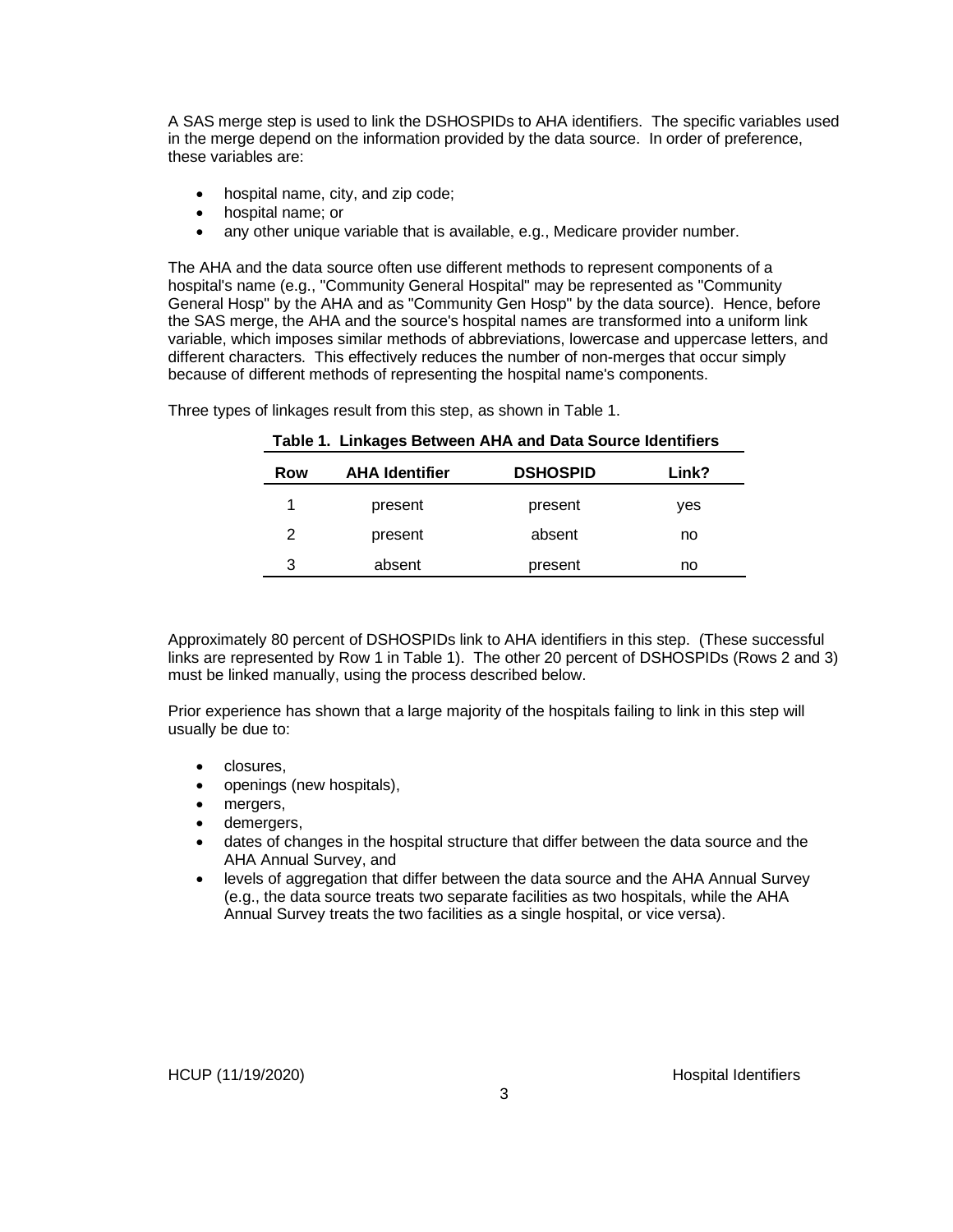#### **Resolution of Unmatched Hospitals**

The goal in this step is to identify an appropriate AHA hospital identifier for each source hospital that was not matched above.

Several external sources of information are used to reconcile the unmatched AHA hospitals (Row 2) and the unmatched source hospitals (Row 3). These are:

- *Source Documentation:* This information, received from the data source, usually contains a list of hospitals, their cities (specific addresses are not always included), and the source's hospital identifier. This documentation is the primary source for finding missing information (e.g., specific names and addresses) for an unmatched hospital.
- *AHA Guide:* The *AHA Guide*, an annual hard-copy volume published by the AHA, provides a wealth of information about registered hospitals. The *AHA Guide* includes an entire section on multihospital health-care systems that identifies the hospitals included in specific multihospital systems. The *AHA Guide* also provides information about individual hospitals (organized by state, and within each state, by city), which includes:
	- o Information also available from the AHA Annual Survey data; for example:
		- type of service (general medical/surgical, rehabilitation);
		- average lengths of stay (long- or short-term);
		- type of ownership: and
		- numbers of beds, admissions, births, etc.
	- $\circ$  Information about hospitals embedded within the organizational structure of another hospital; for example:
		- *Binghamton, Broome County, NY*
		- *United Health Services (includes Binghamton General Hospital, Mitchell Ave. ...; Wilson Memorial Hospital, ... Harrison St. ...)*
	- o Information about changes in a hospital's name; for example:
		- *Dobbs Ferry, Westchester County, NY*
		- *Community Hospital at Dobbs Ferry (formerly Dobbs Ferry Hospital)*
	- o References to a new hospital name or new location; for example:
		- *Delhi, Delaware County, NY*
		- *Lindsay and Olive B. O'Connor Hospital. See Mary Imogene Bassett Hospital, Cooperstown.*
- *AHA Summaries:* The AHA Summary of Registered Hospitals and the AHA Summary of Nonregistered Hospitals, which are usually delivered with the annual *AHA Guide*, document additions and deletions reflected in the hospitals' responses to the AHA Annual Survey.
- *Record counts generated from the supplied inpatient data:* The number of discharges reported in the inpatient data is compared to the number of discharges reported to the AHA. While this information is rarely definitive in linking source identifiers to AHA identifiers, it is sometimes useful in identifying a link to an AHA hospital, and provides a means of validating linkages obtained by other means. This information is especially useful in distinguishing a single hospital from two combined hospitals.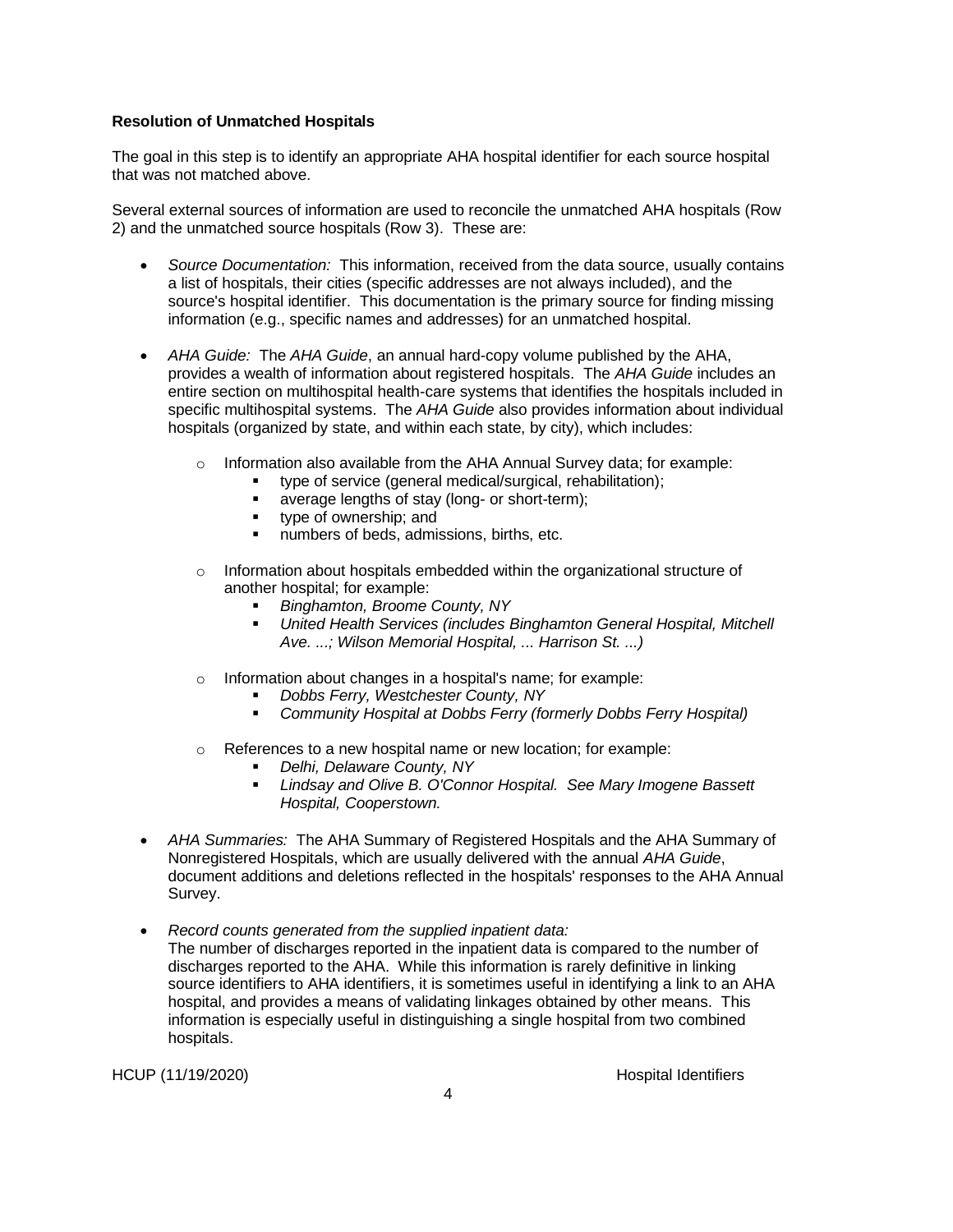When it is not clear what needs to be done to a hospital or group of hospitals, an AHRQ analyst is consulted.

When the reconciliation process is complete:

- An AHA identifier (AHAID and IDNUMBER) has been assigned to all hospitals registered with the AHA,
- all hospitals with a non-missing AHA identifier have been assigned an HCUP hospital identifier (HOSPID), and
- all hospitals with a non-missing AHA identifier have only one FIPS county code assigned.

Hospitals composed of multiple facilities in different locations are assigned the FIPS county code of the major facility, as defined by the AHA.

The HCUP data element AHAID contains the hospital number used on AHA Annual Survey of Hospitals data file available through the AHA. The HCUP data element IDNUMBER contains the same identifier with the leading "6" removed.

#### **RULES FOR RESOLVING PROBLEM HOSPITALS**

Following are the rules used for resolving problem hospitals. In these examples, the HCUP hospital identifier (HOSPID) starts with "SS" to indicate the state FIPS code:

The HCUP hospital identifier (HOSPID) reflects the AHA view of a hospital and is a randomly assigned number based on the AHA hospital identifier (AHAID and IDNUMBER). If the data source reports the data from facilities that are combined in the AHA hospital definition, the IDNUMBER and the HOSPID will be the same for all the facilities. In the following example, three different source identifiers are considered to be part of one facility as defined by the AHA:

|      | <u>identiner</u>        |              |        |  |  |
|------|-------------------------|--------------|--------|--|--|
| Year | Data Source             | AHA IDNUMBER | HOSPID |  |  |
| 2018 | 165 (Acute Care Unit)   | 910140       | SS089  |  |  |
| 2018 | 165P (Psychiatric Unit) | 910140       | SS089  |  |  |
| 2018 | 166S (Swing Bed Unit)   | 910140       | SS089  |  |  |

**Table 2. Example of Different Source Identifiers Mapped to One AHA Identifier**

#### **Openings**

The AHA AHAID/IDNUMBER and HCUP HOSPID are assigned to a newly opened hospital only when the hospital has first been recognized by the AHA for a particular survey year, even if the data source supplies data for an earlier time period. For example, the data source supplied data for a hospital starting in 2016, but the AHA first recognized the hospital in 2018: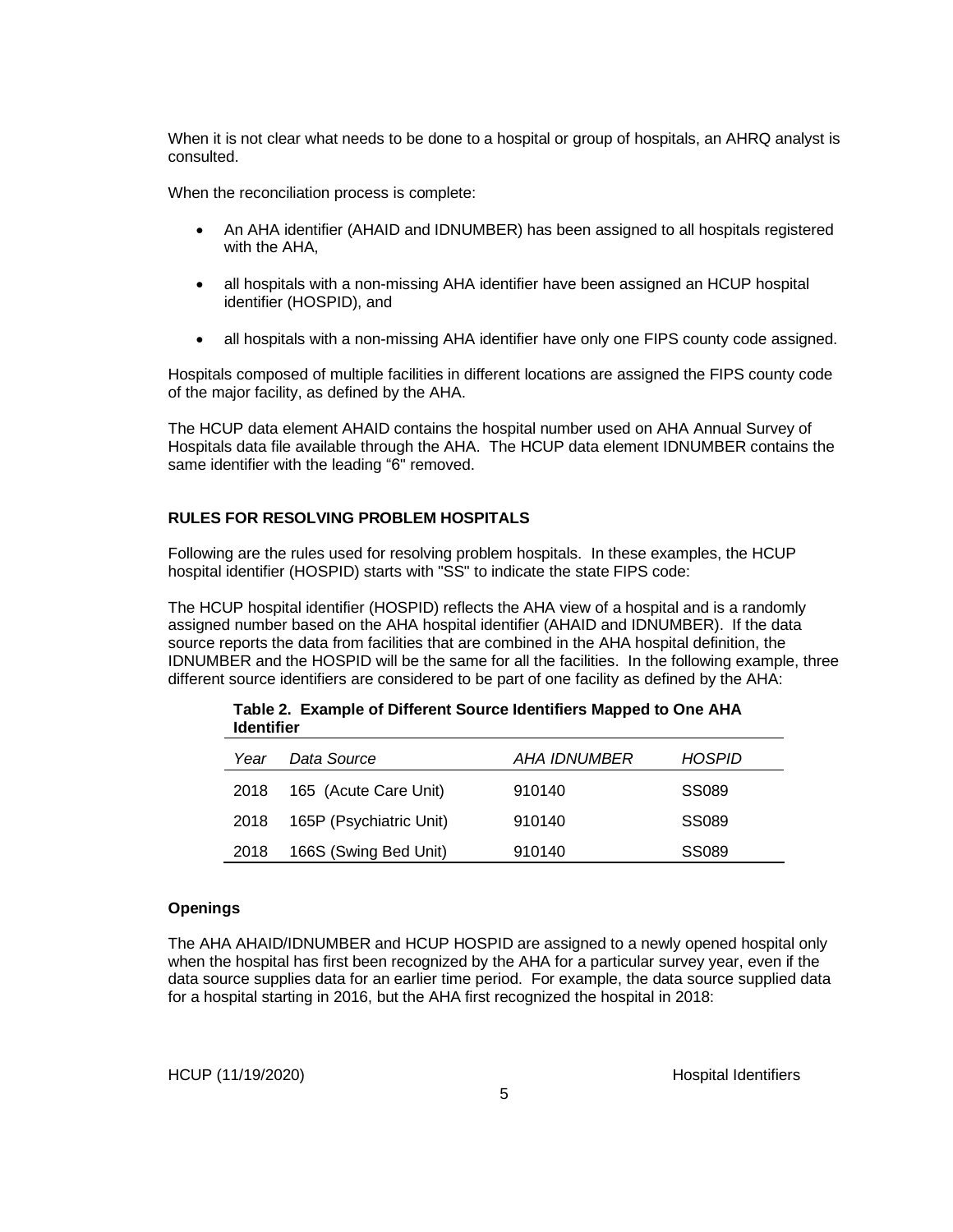| Year | Data Source | <i>AHA IDNUMBER</i> | <b>HOSPID</b> |
|------|-------------|---------------------|---------------|
| 2016 | 86-0601625  |                     |               |
| 2017 | 86-0601625  |                     |               |
| 2018 | 86-0601625  | 860001              | SS014         |
| 2019 | 86-0601625  | 860001              | SS014         |

**Table 3. Example of Hospital Openings**

#### **Closures**

When a hospital closes (in the AHA's view), the AHAID/IDNUMBER and HCUP HOSPID are carried forward if there are inpatient data available from the data source. In this example, the AHA considered the hospital closed in 2017, but the data source still supplied data:

| <b>Table 4. Example of Hospital Closures</b> |             |                     |                   |  |  |
|----------------------------------------------|-------------|---------------------|-------------------|--|--|
| Year                                         | Data Source | <i>AHA IDNUMBER</i> | HOSPID            |  |  |
| 2015                                         | 047         | 450520              | SS <sub>171</sub> |  |  |
| 2016                                         | 047         | 450520              | SS <sub>171</sub> |  |  |
| 2017                                         | 047         | 450520 (closed)     | SS <sub>171</sub> |  |  |

#### **Mergers**

When two or more hospitals merge (in the AHA's view), the IDNUMBER (along with the AHAID and HOSPID) of the merged entity is assigned to all its component hospitals even if they continue reporting separately to the state. In this example, two hospitals have different source identifiers, but starting in 2017 are considered one facility by the AHA because of a merger:

|      | Table 5. Example of Hospital Mergers |                     |                   |  |  |
|------|--------------------------------------|---------------------|-------------------|--|--|
| Year | Data Source                          | <b>AHA IDNUMBER</b> | <b>HOSPID</b>     |  |  |
| 2016 | 036                                  | 450400              | SS091             |  |  |
| 2017 | 036                                  | 450002 (merger)     | SS013             |  |  |
| 2018 | 036                                  | 450002 (merger)     | SS013             |  |  |
| 2019 | 036                                  | 450002 (merger      | SS013             |  |  |
| 2016 | 126                                  | 451750              | SS <sub>169</sub> |  |  |
| 2017 | 126                                  | 450002 (merger)     | SS013             |  |  |
| 2018 | 126                                  | 450002 (merger)     | SS013             |  |  |
|      |                                      |                     |                   |  |  |